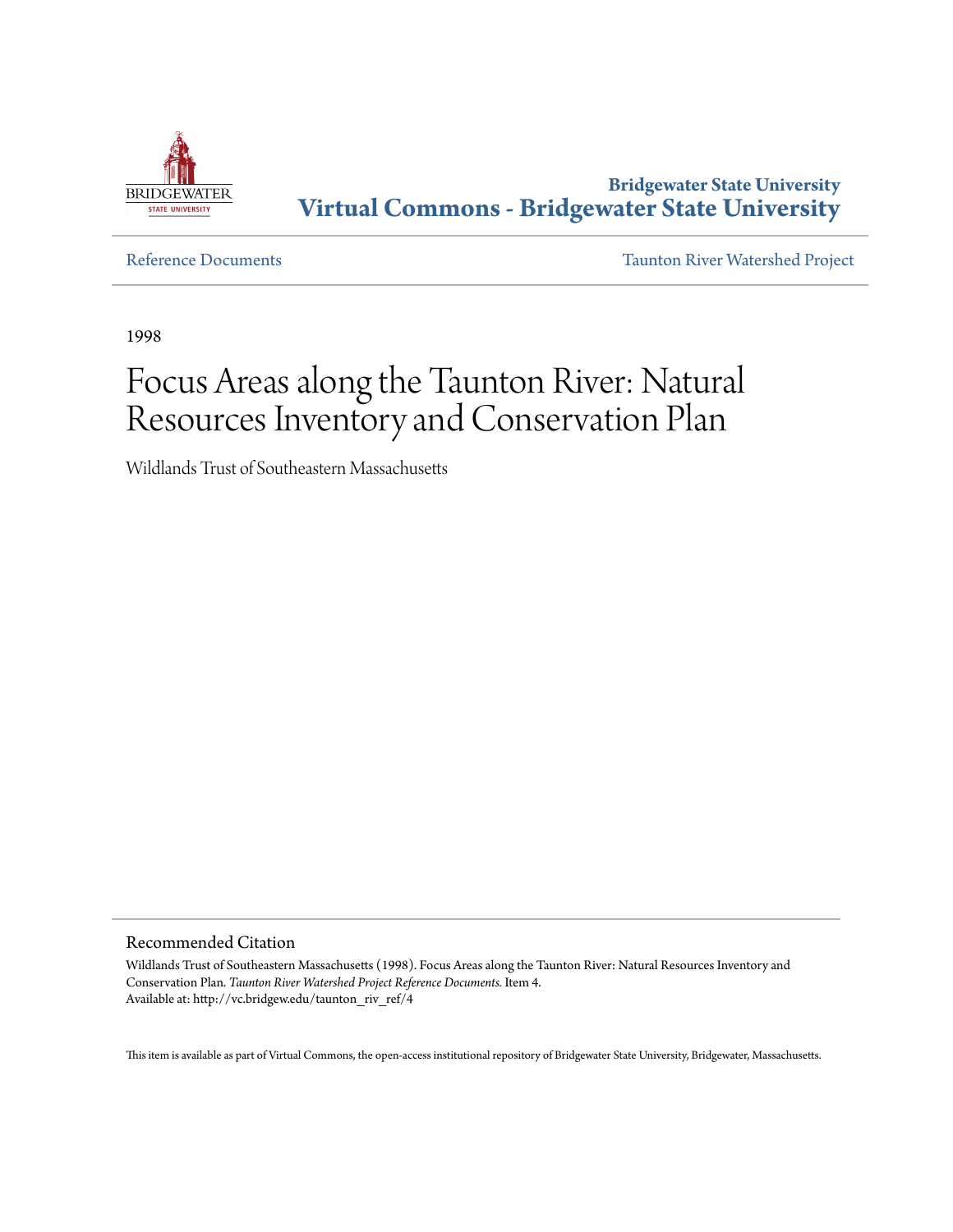# **Focus Areas along the Taunton River**

*The following information is excerpted from a Natural Resource Inventory and Conservation Plan for the Taunton River Corridor prepared by the Wildlands Trust of Southeastern Massachusetts in Feb of 1998. To learn more about the Wildlands Trust, please visit their web site at<http://www.wildlandstrust.org/>*

Certain areas along the Taunton River are noteworthy for their geographic influence on the natural resources found in that area. Following are summaries of several of these areas which can be considered priority areas for conservation protection.

#### *Tidal Oxbow*

The Oxbow area of the river is located in the town of Raynham. The Oxbow area is one of the larger areas of low freshwater tidal marsh in the Taunton River watershed. This is also the highest ranked floodplain wetland in the study area with the highest diversity of wildlife and vegetative communities with many uncommon species. The globally rare Long's Bullrush, 5 species of mussels including the Triangle Floater, Brook Trout, Spotted Turtle, Box Turtle, 7 Vernal Pools supporting breeding Wood Frog and Spotted Salamanders, Black Duck, Wood Duck, Osprey, River Otter and Deer.

#### *Poquoy/Taunton Confluence*

This area of the Taunton River is located near the towns of Raynham and Middleborough It is the largest floodplain forest on the Taunton River and one of the highest ranked floodplain wetlands. Wildlife and vegetative communities that can be found in this area include uncommon plants such as the Rattlesnake Fern and the Trout Lilly, 6 species of freshwater mussel including the Triangle Floater and the Eastern Pond Mussel, native Brook Trout, Spotted Turtle, Wood Turtle, Box Turtle, Blandings Turtle, Hognose Snake, breeding Northern Parula Warbler, Black Duck, Wood Duck, Woodcock, Red-shouldered Hawk, Canada Warbler, Eastern Bluebird, Otter and Mink.

#### *Winnetuxet Confluence*

This area of the river is located near the towns of Bridgewater and Halifax. It is one of the larger and more diverse floodplain wetlands on the west bank of the Taunton River. The Winnetuxet River is the largest and most intact floodplain meadow/shrub swamp with no trace of exotic vegetation. Significant stands of American Holly in the bottomland forests can be found on the south side of the Winnetuxet. Outstanding warmwater fish habitats, Spotted Turtles, Ruffed Grouse, Spotted Sandpiper and River Otter, 3 species of Tidewater Mucket, and Barn Owl can be found in this area.

## *Nemasket/Taunton Confluence*

This area of the Taunton is located in the town of Middleborough. It is one of the best open bogtype wetlands as a possible result of the impoundment from the railroad line. Types of communities found here are Rattlesnake Fern, Bog Copper Butterfly, a noteworthy stand of Chain Fern which is the host plant for the rare Chain Fern Borer moth, native Brook Trout, Bridled Shiner, and abundance of Spotted Turtles, 5 moderately productive Vernal Pools, Musk Turtle, and the highest bird diversity of any site with 71 species including winter waterfowl, Wood Duck, Mallard, Virginia Rail, Woodcock, Ruffed Grouse, Bobwhite, Red-shouldered Hawk, Sharpshinned Hawk, Coopers Hawk, Eastern Bluebird, Black-crowned Night Heron, Osprey, and Spotted Sandpiper. There is also a very high activity of Otter along the lower Nemasket with an abundant Deer population.

### *Town River Area*

This site on the river is located in the town of Bridgewater and is characterized by a small leatherleaf bog with uncommon Atlantic White Cedar groves along the marsh border. It is the